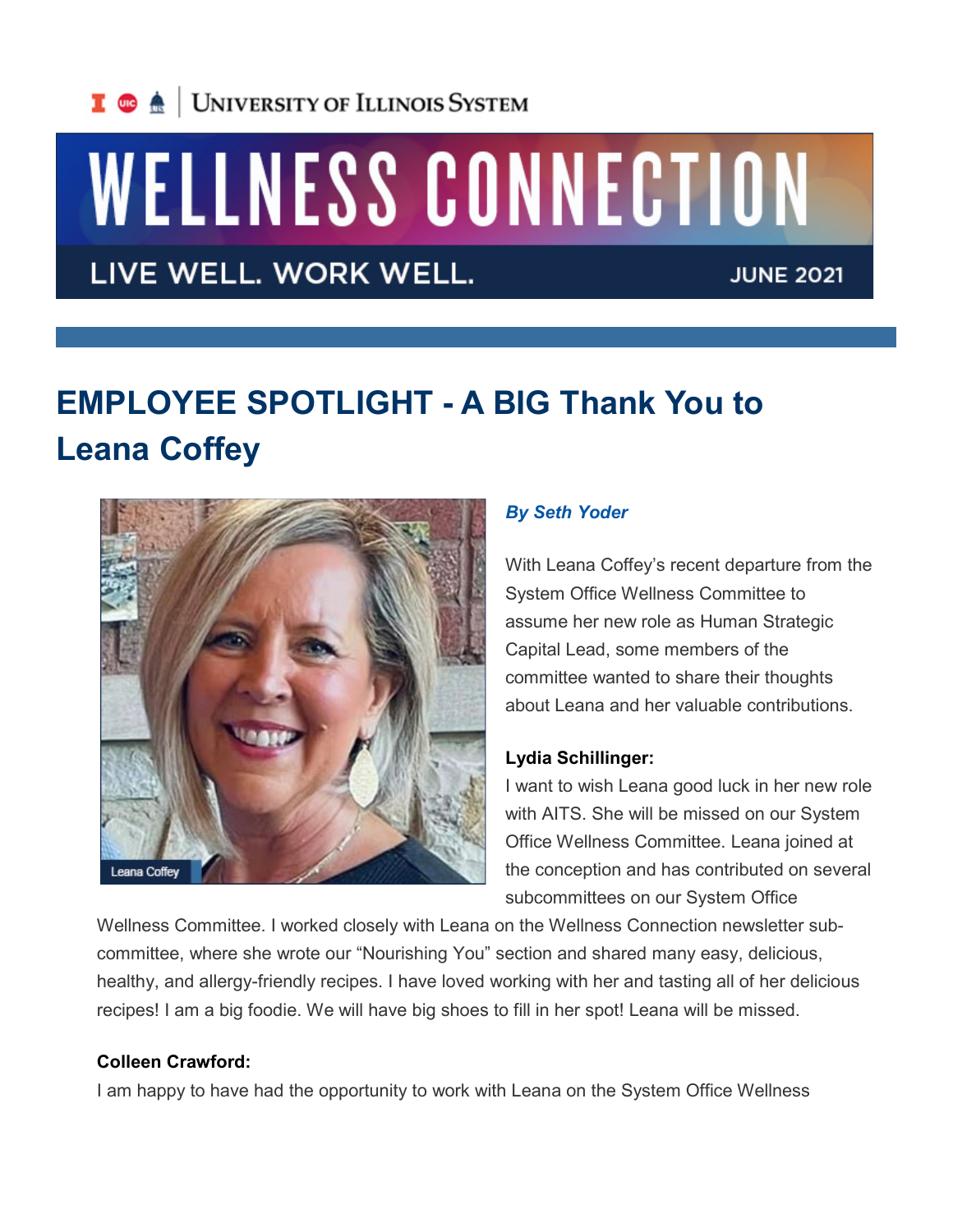Committee and several subcommittees. Her thoughtful contributions fueled conversation and implementation of new ideas. I wish her all the best in her new position!

#### **Jill Odom:**

How do you say 'thank you' to Leana for her contribution to the System Office Wellness Committee? 'Thank you' just doesn't cover it! Leana has been an extraordinary member of the committee since day one and her enthusiasm has been contagious. She asks questions, provides feedback, supports and encourages, and is willing to take on any task with a smile. Leana is a true professional with a heart of gold and it has truly been my pleasure to work with her on the committee. Saying Leana will be missed on the committee is an understatement, but I feel some solace that she's just an email or phone call away if we get in a jam! Thank you, Leana!

#### **Christina Worthington:**

Leana Coffey has had such an impact on making System Office Wellness what it is today. She's been on board since its conception and for that we're so grateful! Many of the wellness campaigns and activities System Office employees enjoy are thanks to the time and dedication Leana has put into helping to organize, create, and execute them. Leana's passion for wellness didn't stop with the committee but extended to individual units as well. She's always been eager to share the great work she's done within AITS. Thanks for all you've done, Leana! It's time to sit back and enjoy the fruits of your labor!

#### **Jackie Billhymer:**

When system office wellness first began, I was unsure what this new initiative was going to look like. Representatives from various system office units joined the first meeting and we started talking about what the charge was and what ideas we had to get the initiative off the ground. Leana jumped into these conversations right from start by sharing her thoughts and ideas about what we could do to promote employee wellness.

Leana's collaborative spirit and fun ideas were an integral part of the process when we started to develop the Wellness Connection newsletter and the inaugural UI Stride wellness campaign. She volunteered for both subcommittees and has contributed a great deal of time and effort each month to the "Nourishing You" section of the newsletter and with all three UI Stride campaigns. It's clear to me that Leana genuinely cares about wellness, not just for herself, but for system office employees as well. We have been blessed to have Leana on the committee and I sincerely appreciate everything she has done to make system office wellness what it is today!

#### **Seth Yoder:**

Leana has played an integral role in shaping virtually every new initiative the System Office Wellness Committee has rolled out. There are too many examples to cite, but one in particular that stands out in my mind is when we were putting together our first issue of the Wellness